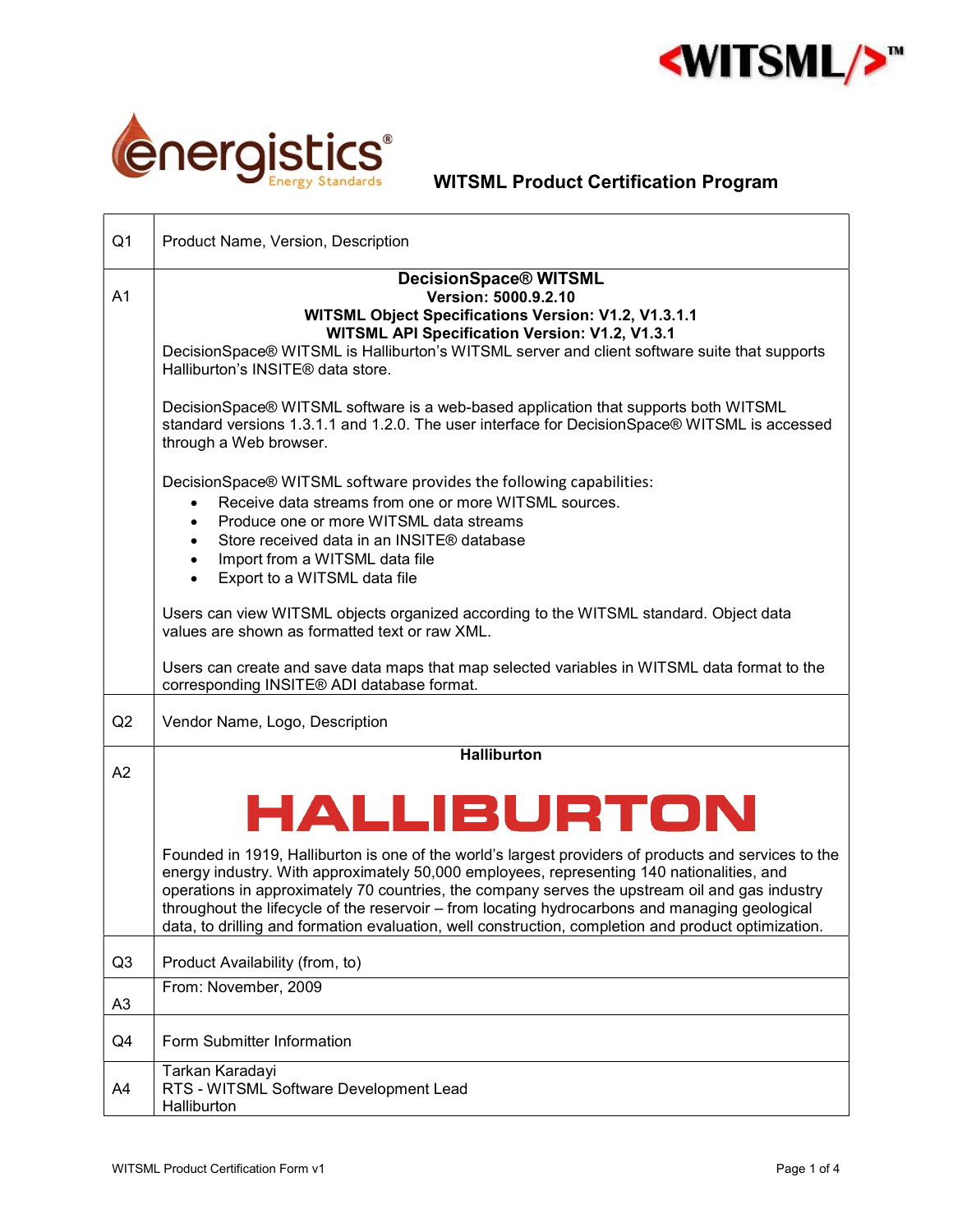|                | 3000 N. Sam Houston Pkwy E, Houston, TX 77032<br>tarkan.karadayi@halliburton.com                                                                                                                                                                                                                                                                                                                                                                |  |  |
|----------------|-------------------------------------------------------------------------------------------------------------------------------------------------------------------------------------------------------------------------------------------------------------------------------------------------------------------------------------------------------------------------------------------------------------------------------------------------|--|--|
| Q <sub>5</sub> | WITSML Functional Coverage. This is described in light of definitions provided directly on the form<br>of functions of Client products as producers and/or consumers, of Server products as Receiving,<br>Delivering, and/or Managing Servers. Functionality is summarized by checking which of sixteen<br>overall functions are exhibited by the product.                                                                                      |  |  |
| A <sub>5</sub> | Check all that apply. Explain limitations and/or special circumstances in the Comments area.                                                                                                                                                                                                                                                                                                                                                    |  |  |
|                | Notes:                                                                                                                                                                                                                                                                                                                                                                                                                                          |  |  |
|                | Functional coverage is organized according to five kinds of product functionality with<br>$\bullet$<br>respect to the WITSML Standards: two kinds of client functions and three kinds of server<br>functions.                                                                                                                                                                                                                                   |  |  |
|                | A product may exhibit multiple kinds of functionality.<br>$\bullet$                                                                                                                                                                                                                                                                                                                                                                             |  |  |
|                | The terms client and server are used here exclusively with respect to the WITSML Server<br>$\bullet$<br>API interfaces. Clients issue requests to servers. Servers receive and respond to requests<br>from clients.                                                                                                                                                                                                                             |  |  |
|                | Behaviors for products that do not use the WITSML Server API are classified in an<br>analogous manner.                                                                                                                                                                                                                                                                                                                                          |  |  |
|                | The five product classifications of WITSML functional coverage are:                                                                                                                                                                                                                                                                                                                                                                             |  |  |
|                | <b>Client Products</b>                                                                                                                                                                                                                                                                                                                                                                                                                          |  |  |
|                | 1. WITSML Producer Client -- a product that generates or otherwise obtains data that is<br>formulated as WITSML object instances and sent to a WITSML Server to be incorporated<br>in that server's data population. Examples of such products include products that pick up<br>real-time data from sensor devices, format it, and send it to a server; and products that<br>extract data from data stores, format it, and send it to a server. |  |  |
|                | 2. WITSML Consumer Client -- a product that issues requests for data as queries of<br>subscriptions to a WITSML Server and then receives data as query responses or<br>subscription publications. Examples of such products include products that acquire data<br>from a server, possibly reformat it, and delivery it to an application program or viewer<br>utility.                                                                          |  |  |
|                | 1&2.<br>Products the exhibit combined Producer and Consume Client functions may be<br>application programs that operate directly on a WITSML Server, such as a mudlogging<br>application or a pore pressure analysis application.                                                                                                                                                                                                               |  |  |
|                | <b>Server Products</b>                                                                                                                                                                                                                                                                                                                                                                                                                          |  |  |
|                | 3. WITSML Receiving Server -- a product that performs WITSML Server functions in general<br>and, in particular, acquires data from external sources. Data acquisition may be through<br>WITSML API interfaces or other mechanisms.                                                                                                                                                                                                              |  |  |
|                | 4. WITSML Delivering Server -- a product that performs WITSML Server functions in general<br>and, in particular, delivers data to external destinations. Data delivery may be through<br>WITSML API interfaces or other mechanisms.                                                                                                                                                                                                             |  |  |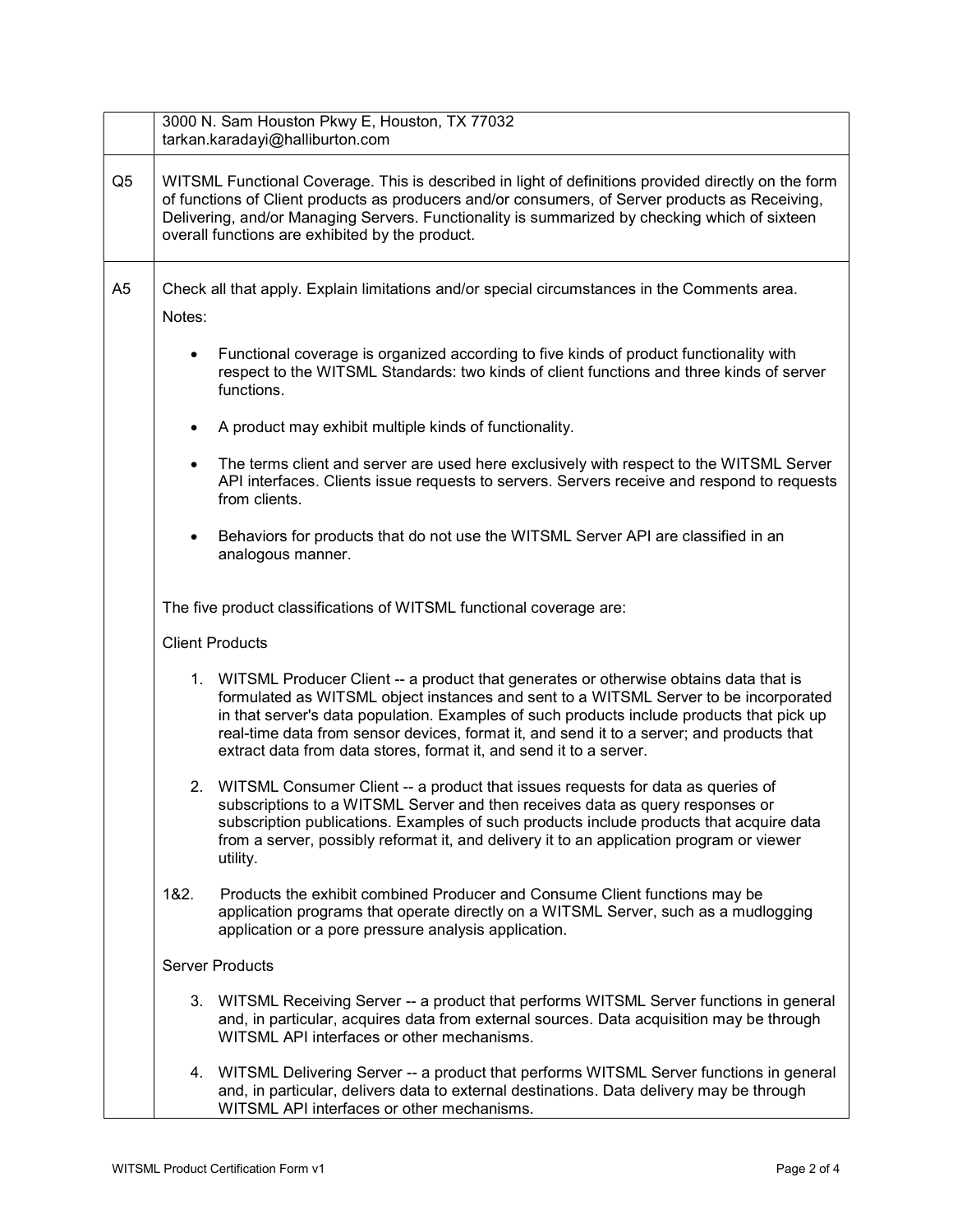|                    | 5. WITSML Managing Server -- a product that performs WITSML Server functions in general<br>and, in particular, supports requests from authorized client applications to augment<br>(extend), modify, or delete (part or all) WITSML object instances.                                                  |
|--------------------|--------------------------------------------------------------------------------------------------------------------------------------------------------------------------------------------------------------------------------------------------------------------------------------------------------|
| 3&4.               | The general understanding and expectation is that a product characterized as a WITSML<br>Server supports both Receiving and Delivering Server functionality.                                                                                                                                           |
|                    | 3&4&5. The addition of Managing Server functionality allows a WITSML Server product to do<br>more than store and forward data, such as supporting data quality management client<br>applications that help ensure the integrity and quality of data content in a Server data<br>population.            |
|                    | <b>General Functions</b>                                                                                                                                                                                                                                                                               |
|                    | 6. Virtually all products associated with the WITSML Standards will issue and/or process<br>WITSML Server General Functions to determine the capabilities and version of a server<br>product.                                                                                                          |
|                    | 1. WITSML Producer Client A product that (generates and) sends WITSML object instances to a<br>destination process:                                                                                                                                                                                    |
|                    | 1a [X] Sends to a WITSML Server using AddToStore interface<br>1b [ ] Otherwise                                                                                                                                                                                                                         |
| process:           | 2. WITSML Consumer Client A product that requests and receives WITSML data from a source                                                                                                                                                                                                               |
| $2c$ [             | 2a [X] Queries a WITSML Server using GetFromStore interface<br>2b [ ] Subscribes to a WITSML Server using Publish interface<br>1 Otherwise                                                                                                                                                             |
|                    | 3. WITSML Receiving Server A product that performs the WITSML Server interfaces and receives<br>data from source processes:                                                                                                                                                                            |
| 3b [<br>3c [       | 3a [X] Receives WITSML object instances via AddToStore interface<br>] Otherwise receives WITSML object instances<br>] Receives non-WITSML form data treated as if it were WITSML<br>object instances or a virtual equivalent                                                                           |
|                    | 4. WITSML Delivering Server A product that performs the WITSML Server interfaces and delivers<br>data to destination processes:                                                                                                                                                                        |
| 4b [<br>4c [<br>4d | 4a [X ] Delivers WITSML data in response to queries via GetFromStore<br>interface<br>] Publishes WITSML data in response to subscriptions via the Publish interface<br>Otherwise delivers WITSML data<br>Delivers non-WITSML form data derived from WITSML object<br>instances or a virtual equivalent |
|                    | 5. WITSML Managing Server A product that performs the WITSML Server interfaces and<br>manages (augments, changes, deletes portions, or deletes entirely) WITSML object instances or a                                                                                                                  |